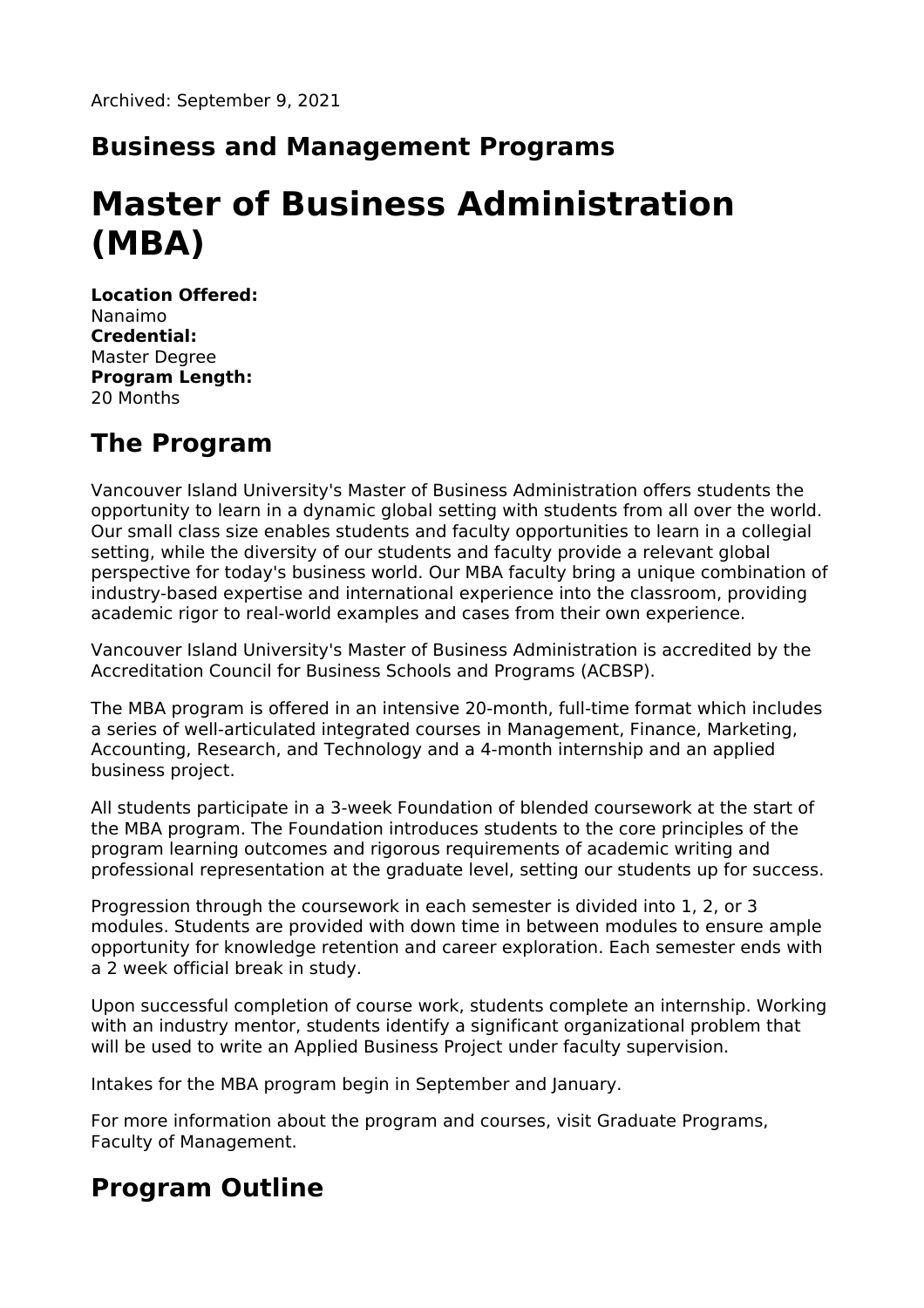### **Fall Intake**

| Year 1 - Fall Semester                                     | <b>Credits</b> |
|------------------------------------------------------------|----------------|
| MBAA 500 - (Foundations 1)                                 |                |
| MBAA 501 - (Foundations 2)                                 |                |
| MBAA 511 - (Research 1 - Introduction)                     | 1.5            |
| MBAA 512 - (Economics 1 - Introduction)                    | 1.5            |
| MBAA 513 - (Marketing 1 - Introduction)                    | 1.5            |
| MBAA 514 - (Management 1 - Strategic Management)           | 1.5            |
| MBAA 515 - (Finance 1 - Finance and Quantitative Analysis) | 1.5            |
| MBAA 516 - (Accounting 1 - Basics of Accounting)           | 1.5            |
| <b>Credits</b>                                             | 12             |

| <b>Year 1 - Spring Semester</b>                              | <b>Credits</b> |
|--------------------------------------------------------------|----------------|
| MBAA 521 - (Research 2 - Research Design)                    |                |
| MBAA 522 - (Economics 2 - Microeconomics)                    |                |
| MBAA 523 - (Marketing 2 - Strategic Marketing)               |                |
| MBAA 524 - (Management 2 - Leadership and Managerial Skills) | 3              |
| MBAA 525 - (Finance 2 - Finance Theory and Application)      |                |
| MBAA 526 - (Accounting 2 - Context of Accounting)            |                |
| MBAA 527 - (Technology 1 - System Management)                |                |
| MBAA 552 - (Work Integrated Learning Foundations)            |                |
| <b>Credits</b>                                               | 15             |

| <b>Year 1 - Intersession Semester</b>                          | <b>Credits</b> |
|----------------------------------------------------------------|----------------|
| MBAA 531 - (Research 3 - Data Analytics)                       | 3              |
| MBAA 532 - (Economics 3 - Global Context)                      |                |
| MBAA 533 - (Technology 2 - Communication Tools)                |                |
| MBAA 534 - (Management 3 - Strategic Global Talent Management) |                |
| MBAA 536 - (Accounting 3 - Financial Decision Making)          |                |
| MBAA 537 - (Technology 3 - Digital Behaviour)                  |                |
| MBAA 552 - (Work Integrated Learning Foundations)              |                |
| <b>Credits</b>                                                 | 14             |

| <b>Year 2 - Fall Semester</b>                              | <b>Credits</b> |
|------------------------------------------------------------|----------------|
| MBAA 542 - (Economics 4 - Advanced Topics in Economics)    |                |
| MBAA 543 - (Marketing 3 - Global Marketing)                |                |
| MBAA 544 - (Management 4 - Operations Management)          | ٦              |
| MBAA 545 - (Finance 3 - Investment Management and Markets) |                |
| MBAA 547 - (Emerging Business Technology)                  |                |
| MBAA 552 - (Work Integrated Learning Foundations)          |                |
| <b>Credits</b>                                             | 15             |

| <b>Year 2 - Spring Semester</b>                    | Credits |
|----------------------------------------------------|---------|
| MBAA 550 - (Internship)                            |         |
| MBAA 551 - (Research 4 - Applied Business Project) |         |
| <b>Credits</b>                                     |         |

### **Spring Intake**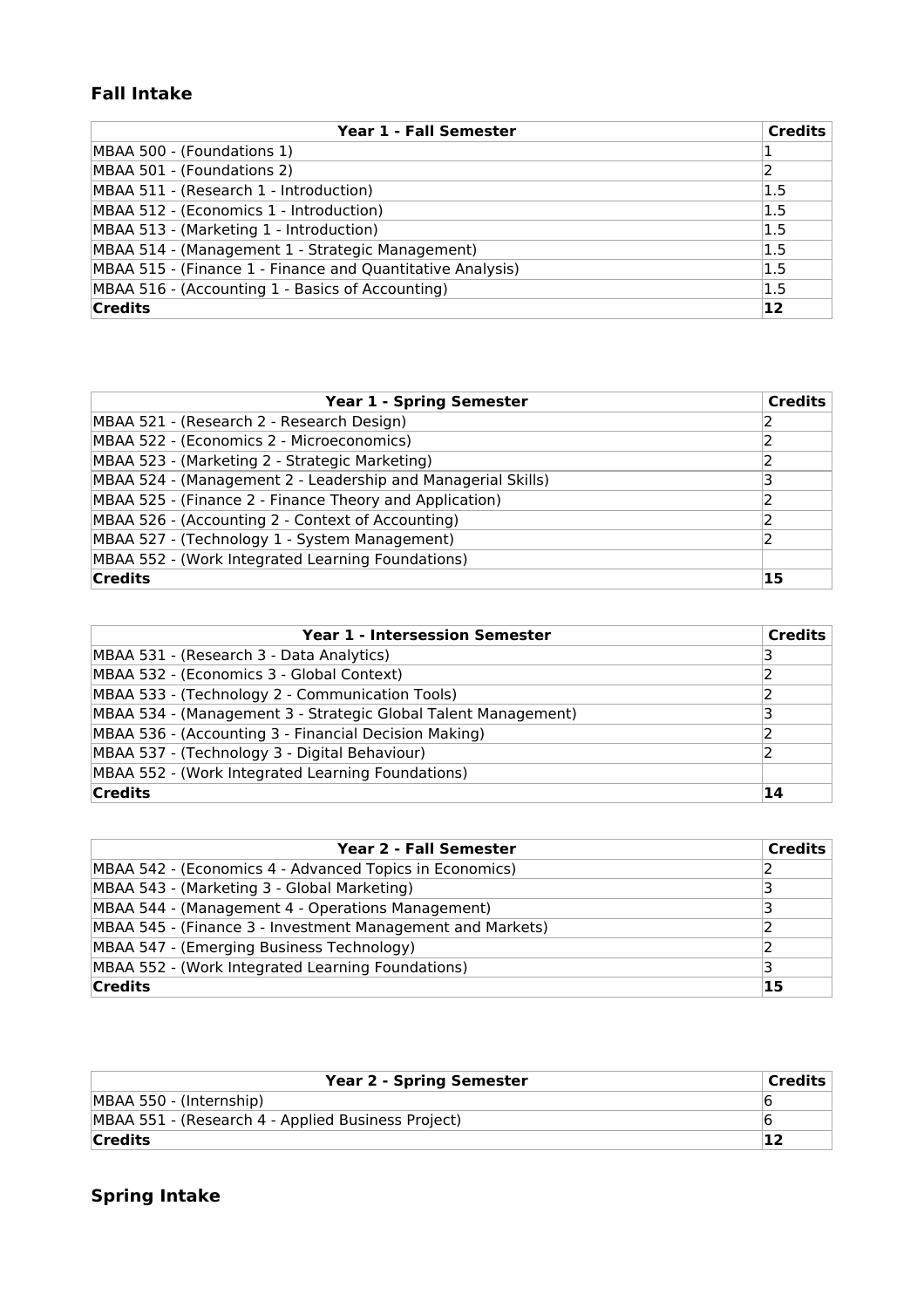| <b>Year 1 - Spring Semester</b>                            | <b>Credits</b> |
|------------------------------------------------------------|----------------|
| MBAA 500 - (Foundations 1)                                 |                |
| MBAA 501 - (Foundations 2)                                 |                |
| MBAA 511 - (Research 1 - Introduction)                     | 1.5            |
| MBAA 512 - (Economics 1 - Introduction)                    | 1.5            |
| MBAA 513 - (Marketing 1 - Introduction)                    | 1.5            |
| MBAA 514 - (Management 1 - Strategic Management)           | 1.5            |
| MBAA 515 - (Finance 1 - Finance and Quantitative Analysis) | 1.5            |
| MBAA 516 - (Accounting 1 - Basics of Accounting)           | 1.5            |
| <b>Credits</b>                                             | $ 12\rangle$   |

| <b>Year 1 - Intersession Semester</b>                        | Credits |
|--------------------------------------------------------------|---------|
| MBAA 521 - (Research 2 - Research Design)                    |         |
| MBAA 522 - (Economics 2 - Microeconomics)                    |         |
| MBAA 523 - (Marketing 2 - Strategic Marketing)               |         |
| MBAA 524 - (Management 2 - Leadership and Managerial Skills) | ٦       |
| MBAA 525 - (Finance 2 - Finance Theory and Application)      |         |
| MBAA 526 - (Accounting 2 - Context of Accounting)            |         |
| MBAA 527 - (Technology 1 - System Management)                |         |
| MBAA 552 - (Work Integrated Learning Foundations)            |         |
| <b>Credits</b>                                               | 15      |

| Year 1 - Fall Semester                                         | Credits |
|----------------------------------------------------------------|---------|
| MBAA 531 - (Research 3 - Data Analytics)                       |         |
| MBAA 532 - (Economics 3 - Global Context)                      |         |
| MBAA 533 - (Technology 2 - Communication Tools)                |         |
| MBAA 534 - (Management 3 - Strategic Global Talent Management) |         |
| MBAA 536 - (Accounting 3 - Financial Decision Making)          |         |
| MBAA 537 - (Technology 3 - Digital Behaviour)                  |         |
| MBAA 552 - (Work Integrated Learning Foundations)              |         |
| <b>Credits</b>                                                 | 14      |

| <b>Year 2 - Spring Semester</b>                            | Credits |
|------------------------------------------------------------|---------|
| MBAA 542 - (Economics 4 - Advanced Topics in Economics)    |         |
| MBAA 543 - (Marketing 3 - Global Marketing)                |         |
| MBAA 544 - (Management 4 - Operations Management)          |         |
| MBAA 545 - (Finance 3 - Investment Management and Markets) |         |
| MBAA 547 - (Emerging Business Technology)                  |         |
| MBAA 552 - (Work Integrated Learning Foundations)          |         |
| <b>Credits</b>                                             | 15      |

| <b>Year 2 - Intersession Semester</b>              | Credits |
|----------------------------------------------------|---------|
| MBAA 550 - (Internship)                            |         |
| MBAA 551 - (Research 4 - Applied Business Project) |         |
| <b>Credits</b>                                     |         |

# **Completion Requirements**

1. Students must maintain a 'C+' average (2.33) in each SEMESTER of the program.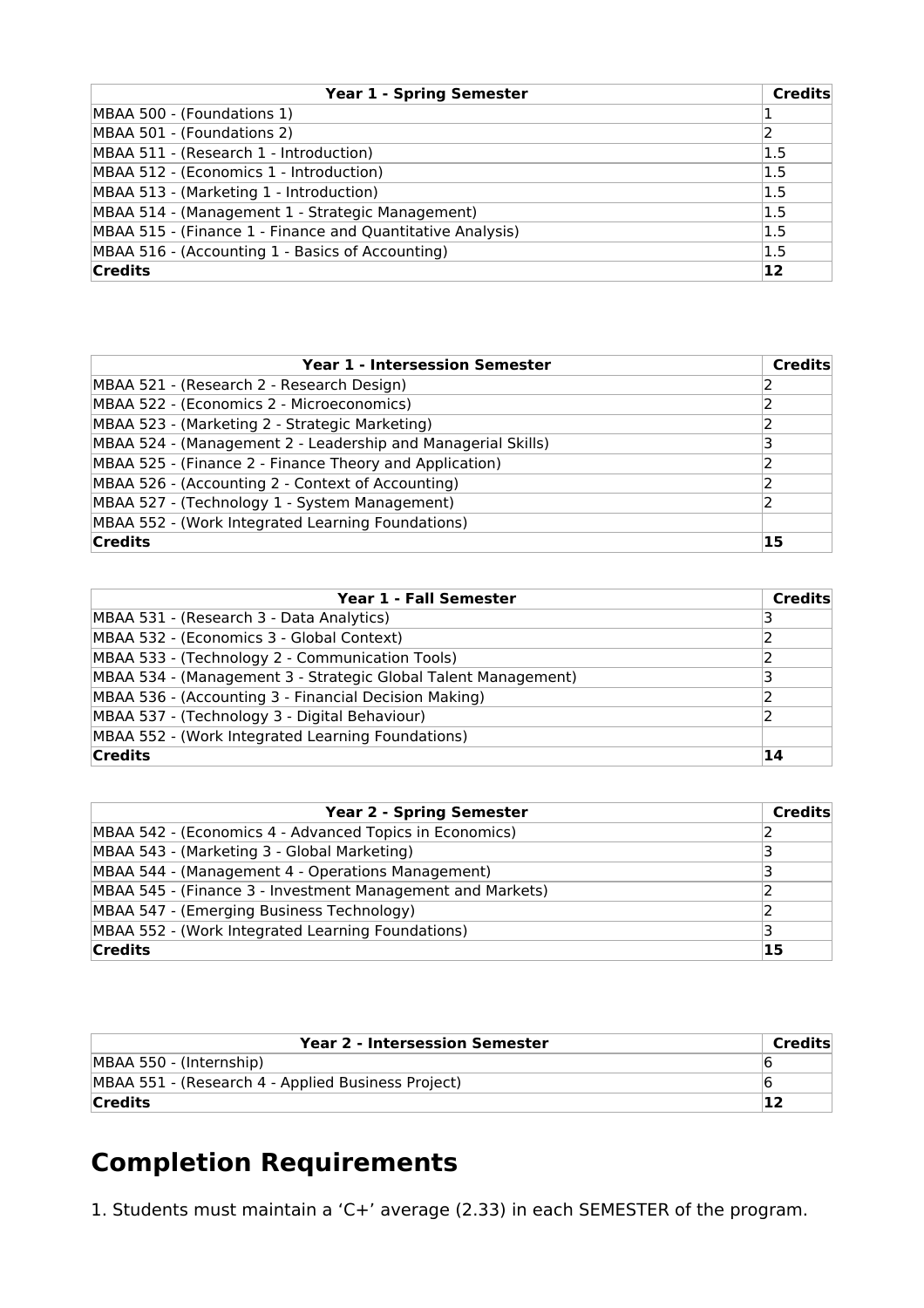2. Any student that receives a grade below a 'C+' in an individual course, or for any Set or Semester within the program, is required to meet with the Graduate Programs Advisor to map out a plan to improve their academic standing.

3. Students must achieve an overall GPA of 2.33 to transition to the ABP and internship.

4. Students may receive a failing grade and may retake up to 4 courses or 12 credits of coursework, whichever comes first. If they fail a 5th course or 13 or more credits, they will be asked to leave the program.

5. Students that are asked to leave the program may re-apply after a period of 1 year (12 months) with proof of improved academic standing.

6. Students must achieve an overall "C+" CGPA to graduate from the MBA program.

### **With Distinction**

The notation "With Distinction" shall be used on the degree parchment, the convocation program, and transcript for those students whose graduating averages are equal to or higher than the *minimum distinction GPA* calculated as:

o the 90th percentile of the pooled graduating GPA from all the graduates in the same degree program since September 2010 or the previous five years, whichever is most recent.

# **Admission Requirements**

This is a competitive admission process with limited seats in the program. Applicants who meet or exceed the minimum admission requirements may not necessarily be admitted to the program.

- University Bachelor degree from a business or non-business discipline.
- A minimum "B" average in last two years of undergraduate degree.
- Letter of introduction explaining how the MBA will contribute to career plans.
- A résumé describing education, work and volunteer experience.
- Two letters of recommendation from past employers or professors.
- o One year minimum of work experience is required.
- No GMAT (entrance examination) score required.
- Applicants whose previous degree was obtained in a country where English is not the primary/official language and from a university where English was not the language of instruction must meet one of VIU's English Language requirements for Graduate Programs.
- Additional Admission Requirement for International students:
	- Certified copy of all educational documents (enclose one copy in the original language and a certified copy translated into English, if applicable).

**Note:** Applicants without <sup>a</sup> Bachelor degree, but with significant work experience, may apply with <sup>a</sup> GMAT score. These applicants will be considered on an individual basis.

### **Application Process**